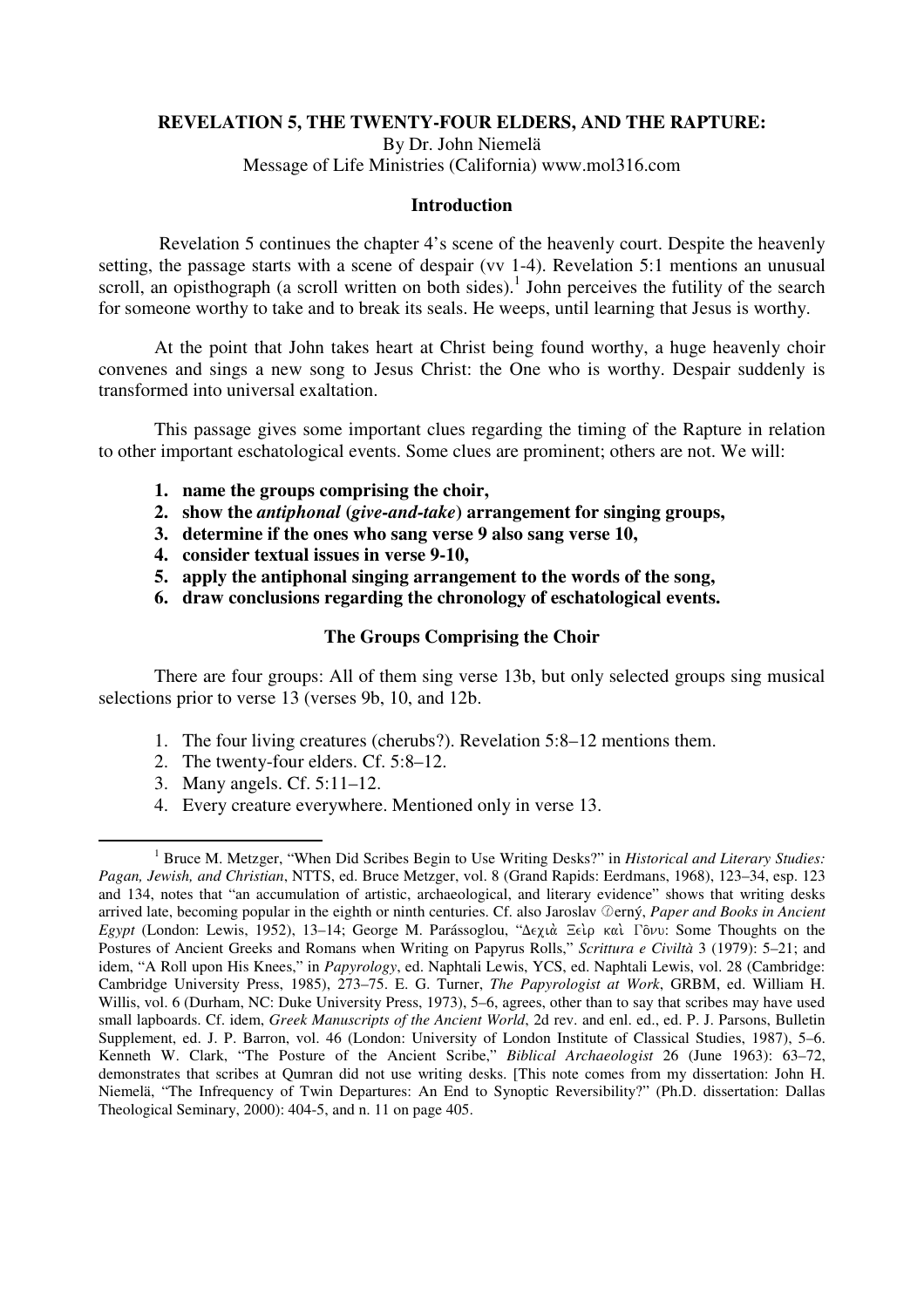#### **The Antiphonal (***Give-and-Take***) Arrangement**

Not all musical arrangements involve everyone singing exactly the same words as every other singer. A common antiphonal arrangement involves men singing one part with the women singing a response. The Song of Moses in Exodus 15 had such an arrangement. Notice that Miriam sang an antiphonal response (bottom of page):

<sup>1</sup> Then **Moses and the children of Israel** sang this song to the LORD, and spoke, saying:

I will sing to the LORD, For He has triumphed gloriously! The horse and its rider He has thrown into the sea!  $2$  The LORD is my strength and song, And He has become my salvation; He is my God, and I will praise Him; My father's God, and I will exalt Him. The LORD is a man of war; The LORD is His name. <sup>4</sup> Pharaoh's chariots and his army He has cast into the sea; His chosen captains also are drowned in the Red Sea.<sup>5</sup> The depths have covered them; They sank to the bottom like a stone. <sup>6</sup> Your right hand, O LORD, has become glorious in power; Your right hand, O LORD, has dashed the enemy in pieces.<sup>7</sup> And in the greatness of Your excellence You have overthrown those who rose against You; You sent forth Your wrath; It consumed them like stubble. <sup>8</sup> And with the blast of Your nostrils The waters were gathered together; The floods stood upright like a heap; The depths congealed in the heart of the sea. <sup>9</sup> The enemy said, "I will pursue, I will overtake, I will divide the spoil; My desire shall be satisfied on them. I will draw my sword, My hand shall destroy them." <sup>10</sup> You blew with Your wind, The sea covered them; They sank like lead in the mighty waters.  $\frac{11}{11}$  Who is like You, O LORD, among the gods? Who is like You, glorious in holiness, Fearful in praises, doing wonders? <sup>12</sup> You stretched out Your right hand; The earth swallowed them. <sup>13</sup> You in Your mercy have led forth The people whom You have redeemed; You have guided them in Your strength To Your holy habitation. <sup>14</sup> The people will hear and be afraid; Sorrow will take hold of the inhabitants of Philistia. <sup>15</sup> Then the chiefs of Edom will be dismayed; The mighty men of Moab, Trembling will take hold of them; All the inhabitants of Canaan will melt away. <sup>16</sup> Fear and dread will fall on them; By the greatness of Your arm They will be as still as a stone, Till Your people pass over, O LORD, Till the people pass over Whom You have purchased.  $^{17}$  You will bring them in and plant them In the mountain of Your inheritance, In the place, O LORD, which You have made For Your own dwelling, The sanctuary, O LORD, which Your hands have established.  $^{18}$  The LORD shall reign forever and ever.  $^{19}$ For the horses of Pharaoh went with his chariots and his horsemen into the sea, and the LORD brought back the waters of the sea upon them. But the children of Israel went on dry land in the midst of the sea.

<sup>20</sup> **Then Miriam the prophetess, the sister of Aaron,** took the timbrel in her hand; **and all the women** went out after her with timbrels and with dances.<sup>21</sup> And Miriam answered them:

Sing to the LORD, For He has triumphed gloriously! The horse and its rider He has thrown into the sea!<sup>2</sup>

Miriam and the women sang their answer to the accompaniment of timbrels. Antiphonal arrangements were a part of the musical repertoire of the Bible.

<sup>2</sup> Unless otherwise noted, all Scripture citations are from the *New King James Version* (Nashville: Nelson, 1982).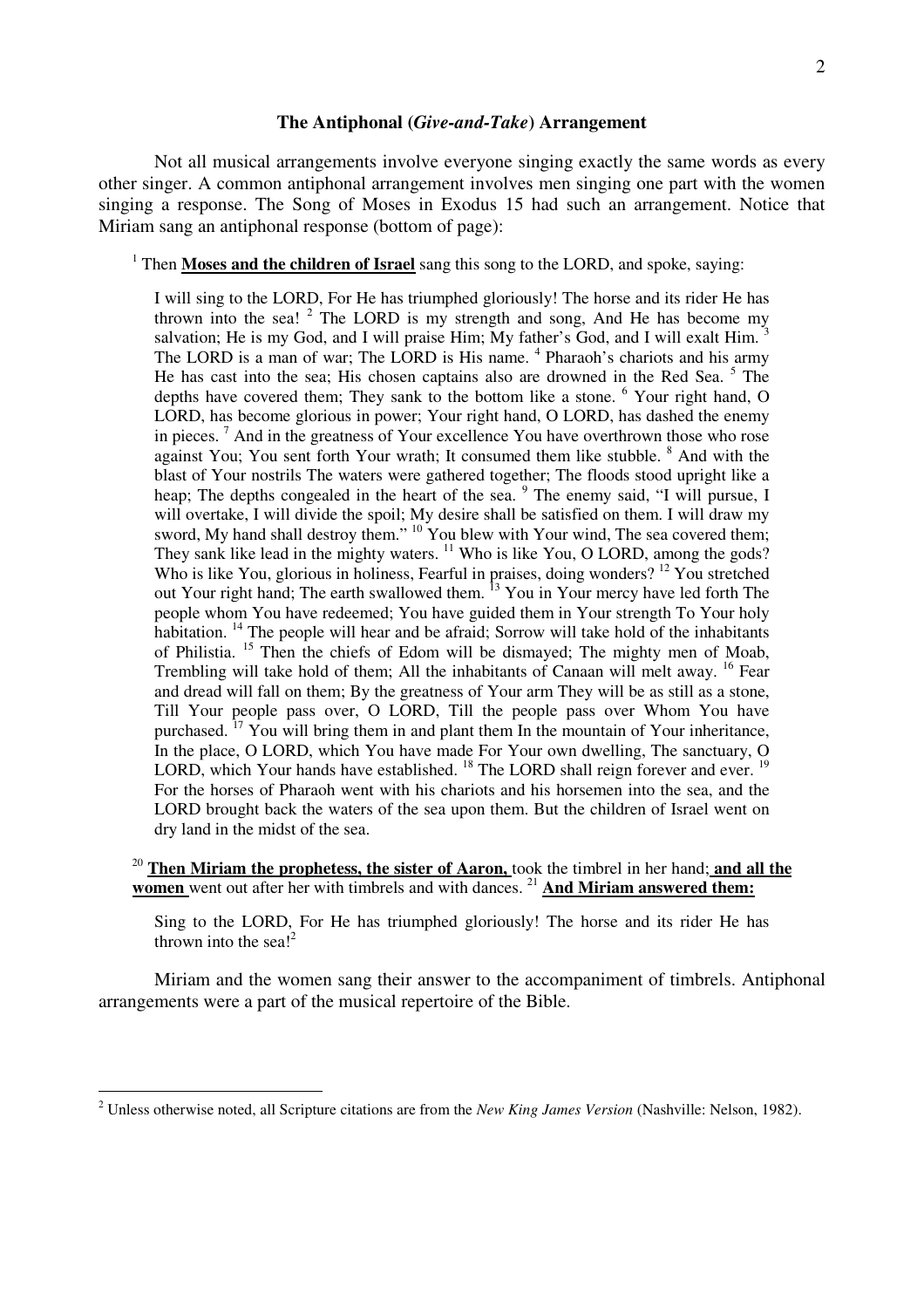| <b>Group A Singers</b>                                            | <b>Group B Singers</b>                             |
|-------------------------------------------------------------------|----------------------------------------------------|
| $\frac{1}{10}$ Oh, give thanks to the LORD, for He is good!       | <sup>16</sup> For His mercy endures forever.       |
| <sup>2a</sup> Oh, give thanks to the God of gods!                 | <sup>2b</sup> For His mercy endures forever.       |
| <sup>3a</sup> Oh, give thanks to the Lord of lords!               | <sup>3b</sup> For His mercy endures forever:       |
| $\sqrt[4a]{10}$ Him who alone does great wonders,                 | <sup>4b</sup> For His mercy endures forever;       |
| <sup>5a</sup> To Him who by wisdom made the heavens,              | <sup>5b</sup> For His mercy endures forever;       |
| $\frac{6a}{10}$ To Him who laid out the earth above the waters,   | <sup>6b</sup> For His mercy endures forever;       |
| <sup>7a</sup> To Him who made great lights,                       | $\sqrt[7b]{\text{For}}$ His mercy endures forever- |
| $\frac{8a}{a}$ The sun to rule by day,                            | <sup>8b</sup> For His mercy endures forever;       |
| $\frac{9a}{2}$ The moon and stars to rule by night,               | <sup>9b</sup> For His mercy endures forever.       |
| $\frac{10a}{10a}$ To Him who struck Egypt in their firstborn,     | <sup>10b</sup> For His mercy endures forever;      |
| <sup>11a</sup> And brought out Israel from among them,            | <sup>116</sup> For His mercy endures forever;      |
| $\frac{12a}{2}$ With a strong hand, and with an outstretched arm, | <sup>12b</sup> For His mercy endures forever;      |
| <sup>13a</sup> To Him who divided the Red Sea in two,             | <sup>13b</sup> For His mercy endures forever;      |
| <sup>14a</sup> And made Israel pass through the midst of it,      | <sup>14b</sup> For His mercy endures forever;      |
| <sup>15a</sup> But overthrew Pharaoh and his army in the Red Sea, | <sup>15b</sup> For His mercy endures forever;      |
| <sup>16a</sup> To Him who led His people through the wilderness,  | <sup>16b</sup> For His mercy endures forever;      |
| <sup>17a</sup> To Him who struck down great kings,                | <sup>17b</sup> For His mercy endures forever;      |
| <sup>18a</sup> And slew famous kings,                             | <sup>18b</sup> For His mercy endures forever-      |
| <sup>19a</sup> Sihon king of the Amorites,                        | <sup>19b</sup> For His mercy endures forever;      |
| <sup>20a</sup> And Og king of Bashan,                             | <sup>20b</sup> For His mercy endures forever-      |
| <sup>21a</sup> And gave their land as a heritage,                 | <sup>216</sup> For His mercy endures forever;      |
| $\frac{22a}{2}$ A heritage to Israel His servant,                 | <sup>22b</sup> For His mercy endures forever.      |
| <sup>23a</sup> Who remembered us in our lowly state,              | <sup>23b</sup> For His mercy endures forever;      |
| <sup>24a</sup> And rescued us from our enemies,                   | $\frac{24b}{24b}$ For His mercy endures forever;   |
| $\frac{25a}{25a}$ Who gives food to all flesh,                    | <sup>25b</sup> For His mercy endures forever.      |
| <sup>26a</sup> Oh, give thanks to the God of heaven!              | <sup>26b</sup> For His mercy endures forever.      |

Psalm 136 also manifests an antiphonal arrangement. Group A would sing the *a*-portion of each verse, while Group B would respond with the *b*-refrain.

Now, let us imagine a family of Levites. The father is Jonathan, the wife is Elizabeth. Their two adult sons, Hezekiah and Uzziah, are Temple singers. Hezekiah is in Group A, while Uzziah is in Group B. Imagine that Elizabeth said to Jonathan, "Did you know that **our sons will sing Psalm 136** in the Temple next week?" His response to her was, "Yes, **they will sing Psalm 136**. When I talked to Jonathan, he told me that **he will sing Psalm 136** next week." Please observe: saying "Uzziah sang Psalm 136," "Jonathan sang Psalm 136," and "Jonathan and Uzziah sang Psalm 136" are true statements. None of the statements requires that either person sang every word in the psalm. Jonathan sang his part; Uzziah sang his.

Likewise, we say that Moses and Miriam sang the Song of Moses without stipulating that either sang every word of the song. We must allow for the distributive usage of third person forms (pronouns alone or nouns in apposition to (expressed or implied) third person pronouns.<sup>3</sup>

<sup>3</sup> An example of a distributive usage of *they* follows: *They* were husbands and wives. This does not imagine that anyone is a husband-wife. The distributive use of they would convert into the following: Some of them were husbands and others of them were wives. The distributive usage is one of the features at work which allows us to say that Jonathan and Uzziah sang Psalm 136, even though neither sang the entire psalm. Both were singers and what they sang actually came from Psalm 136. This is within normal usage of language.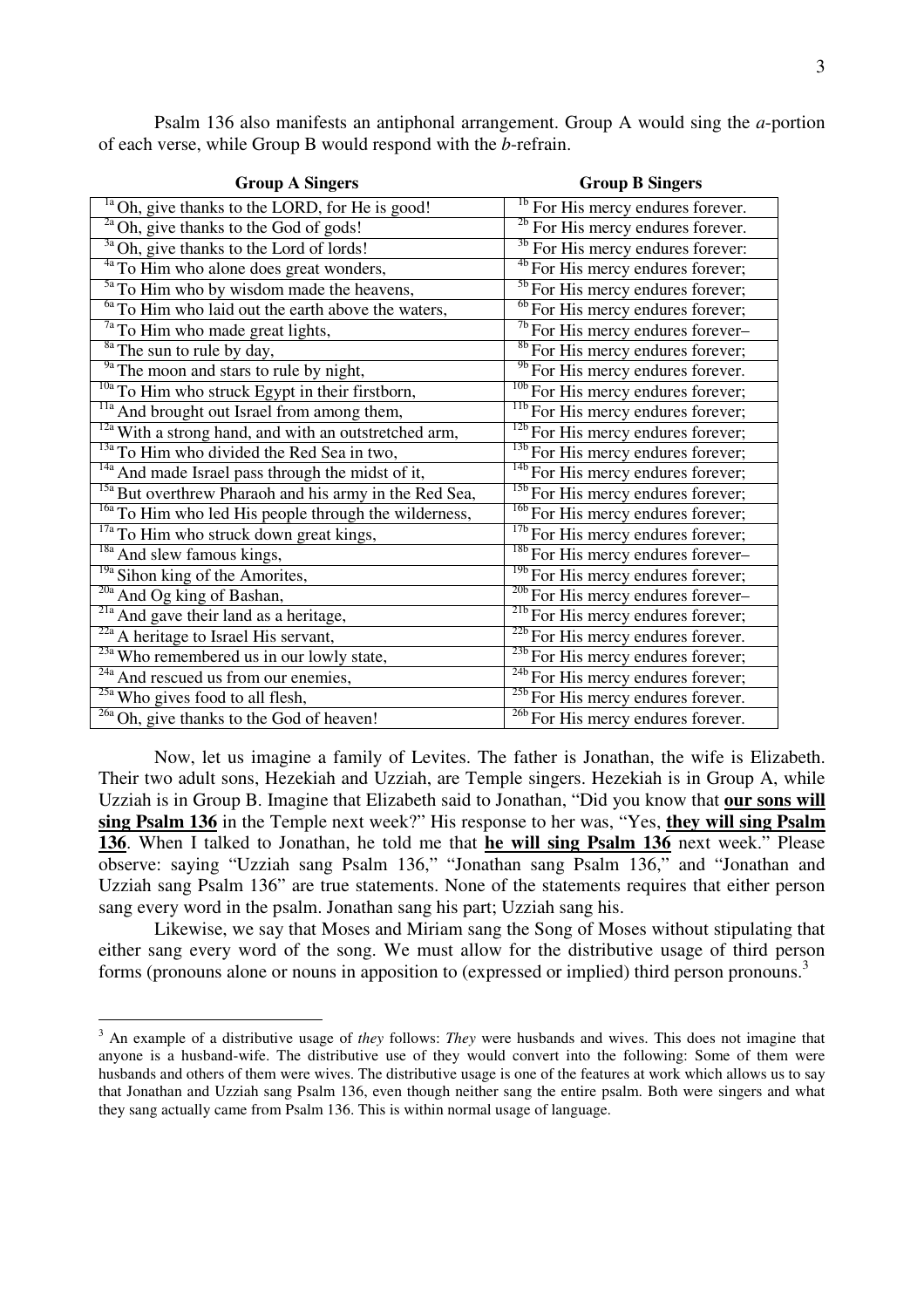Revelation 5 also has an antiphonal arrangement. Within verses 9–10 three textual variants relate to the issue. For now, we will list each of those options without stating a preference on any of them. (At a later point in the paper, we will reach textual decisions.) Narration is unboxed. Boxes represent the words which are sung. Words enclosed in brackets are not sung. "[A-1] *—*" means that the first variant reading for textual problem A has no word there [—];" "[A-2] *us*" means that *us* is the second variant reading for A.

8 Now when He had taken the scroll, **the four living creatures and the twenty-four elders** fell down before the Lamb, each having a harp, and golden bowls full of incense, which are the prayers of the saints. <sup>9</sup> And **they sang a new song**, saying:

| You are worthy to take the scroll, and to open its seals; for You were slain, and have redeemed |                                                                           |  |
|-------------------------------------------------------------------------------------------------|---------------------------------------------------------------------------|--|
| $[A-1]$ —<br>$[A-2]$ us                                                                         | to God by Your blood out of every tribe and tongue and people and nation, |  |
|                                                                                                 |                                                                           |  |
| $10$ And You have made                                                                          | $[B-1]$ them<br>$k$ ings and priests to our $God$                         |  |

| $\frac{10}{3}$ And You have made | $[B-1]$ them<br>$[B-2]$ us | kings and priests to our God; |
|----------------------------------|----------------------------|-------------------------------|
| And                              | $[C-1]$ they<br>$[C-2]$ we | shall reign on the earth.     |

<sup>11</sup> Then I looked, and I heard the voice of **many angels** around the throne, **the living creatures, and the elders**; and the number of them was ten thousand times ten thousand, and thousands of thousands, saying with a loud voice:

*Worthy is the Lamb who was slain To receive power and riches and wisdom, And strength and honor and glory and blessing!*

<sup>13</sup> And every creature which is in heaven and on the earth and under the earth and such as are in **the sea, and all that are in them**, I heard saying:

*Blessing and honor and glory and power be to Him who sits on the throne, and to the Lamb, forever and ever!*

<sup>14</sup> Then **the four living creatures** said,

*Amen!*

And the twenty-four elders fell down and worshiped Him who lives forever and ever.

*[Unspecified words of worship, very likely involving singing by the elders]*

The following page will simplify this chart by omitting the narrative introducing each of the stanzas. (This page is here to show how the chart on the following page was derived).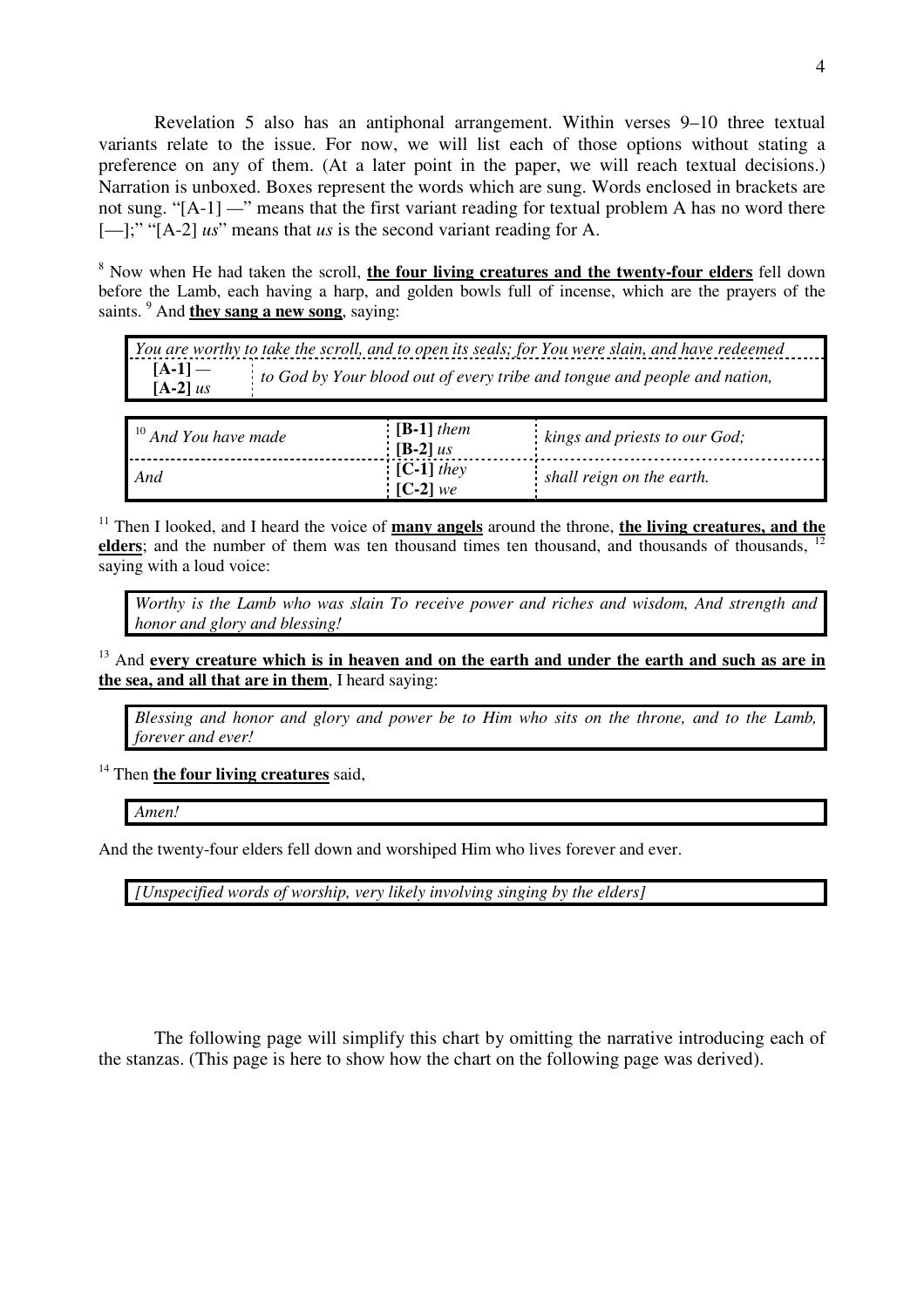Following are the singing parts with the singers listed:

## **1. The four living creatures and/or the twenty-four elders (5:9b)**

|            | You are worthy to take the scroll, and to open its seals; for You were slain, and have redeemed |
|------------|-------------------------------------------------------------------------------------------------|
| $[A-1]$ —  | to God by Your blood out of every tribe and tongue and people and nation,                       |
| $[A-2]$ us |                                                                                                 |

#### **2. The four living creatures and/or the twenty-four elders (5:10)**

| And You have made | $[B-1]$ them<br>$[B-2]$ us | kings and priests to our God; |
|-------------------|----------------------------|-------------------------------|
| And               | $[C-1]$ they<br>$[C-2]$ we | shall reign on the earth.     |

#### **3. Tens of thousands of angels**, **the four living creatures, and the elders** (**Verse 12b)**

*Worthy is the Lamb who was slain To receive power and riches and wisdom, And strength and honor and glory and blessing!*

**4. Every creature which is in heaven and on the earth and under the earth and such as are in the sea, and all that are in them** [including angels, the living creatures, and the elders] **(5:13b)**

*Blessing and honor and glory and power be to Him who sits on the throne, and to the Lamb, forever and ever!*

#### **5. The four living creatures (Verse 14b):**

*Amen!*

#### **6. The twenty-four elders fell down and worshiped (5:14c)**

*[Unspecified words of worship, very likely involving singing by the elders]*

Observe how the choir grows and shrinks:

- 1. Less than twenty-nine singers in verse 9b, small 2. Less than twenty-nine singers in verse 10, small
- 3. Tens of thousands of singers in verse 12b, large
- 4. All of creation in verse 13b. larger 5. Four singers in verse 14b. small 6. Twenty-four worshippers in verse 14c. small

Not all of the singers sing every word of the song. Furthermore, John did not quote what the twenty-four elders said [sang?] as they worshipped in verse 14c. The fact that the four living creatures and the twenty-four elders begin and close the worship is a manifest demonstration that an overall antiphonal arrangement is at work here. Now, the question is whether an antiphonal interchange of singers occurs between verses 9b and 10.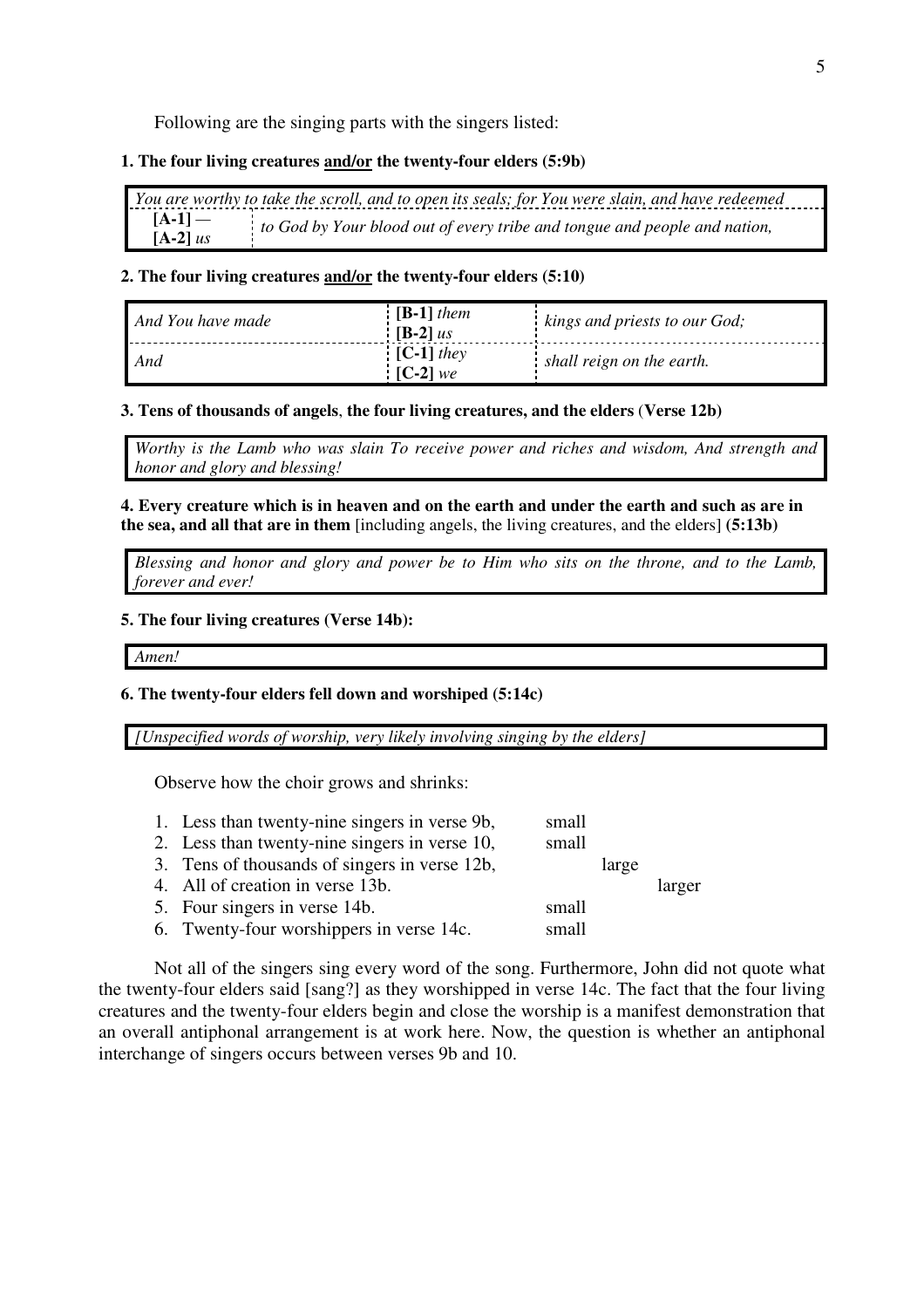#### **Verses 9b–10 Describe Humans, Not Angels**

This is true, regardless of which variant readings are selected.

| <i>veise 70</i>                                                                                 |                                                                           |  |
|-------------------------------------------------------------------------------------------------|---------------------------------------------------------------------------|--|
| You are worthy to take the scroll, and to open its seals; for You were slain, and have redeemed |                                                                           |  |
| $[A-1]$ —<br>$[A-2]$ us                                                                         | to God by Your blood out of every tribe and tongue and people and nation, |  |

*Verse 9b* 

Verse 9b consists of words that will be sung about Christ and about people of every ethnicity that He redeemed by His blood. Jesus did not redeem any angels by His blood. The idea of being *out of every tribe and tongue and people and nation* only applies to people.

*Verse 10* 

| <i>verse 10</i>   |                            |                               |
|-------------------|----------------------------|-------------------------------|
| And You have made | $[B-1]$ them<br>$[B-2]$ us | kings and priests to our God; |
| And               | $[C-1]$ they<br>$[C-2]$ we | shall reign on the earth.     |

Verse 10 speaks about Christ and about people who will reign in the Millennium. It does not speak about angels, because it will be redeemed humans that will reign, not angels.

Therefore, verses 9b–10 describe humans, not angels. By itself this fact does not tell us who sings each of the verses. However, this observation is important in identifying the singers.

# **Variant Readings in Relation to the Identity of the Singers**

Verses 9b–10 have three pertinent variants. The simplest description of the translational difference between the variants would say:

1. A-1, B-1, and C-1 all have explicit or implicit third person pronouns: *they* or *them*.

A-1: You have redeemed *[them]* from every tribe, tongue, people, and nation. B-1: You have made *them* kings and priests to our God. C-1: *They* will reign upon the earth.

## **A-1, B-1, and C-1 would be appropriate words for angelic singers.**

2. A-2, B-2, and C-2 all have explicit first person pronouns: *we* or *us*.

A-2: You have redeemed *us* from every tribe, tongue, people, and nation.

- B-2: You have made *us* kings and priests to our God.
- C-2: *We* will reign upon the earth.

## **A-2, B-2, and C-2 would be appropriate words for human singers.**

Among published Greek texts, three preference patterns emerge:

- 1. A-1 *[them]*, + B-1 *them*, + C-1 *they* = angelic singers in both verses,
- 2. A-2  $us$ , + B-2  $us$ , + C-2  $we$  = human singers in both verses,
- 3. A-2 *us*, + B-1 *them*, + C-1 *they* = human singers in 9b; angelic singers in 10.

The third option is antiphonal; the others are not. Textual criticism must decide.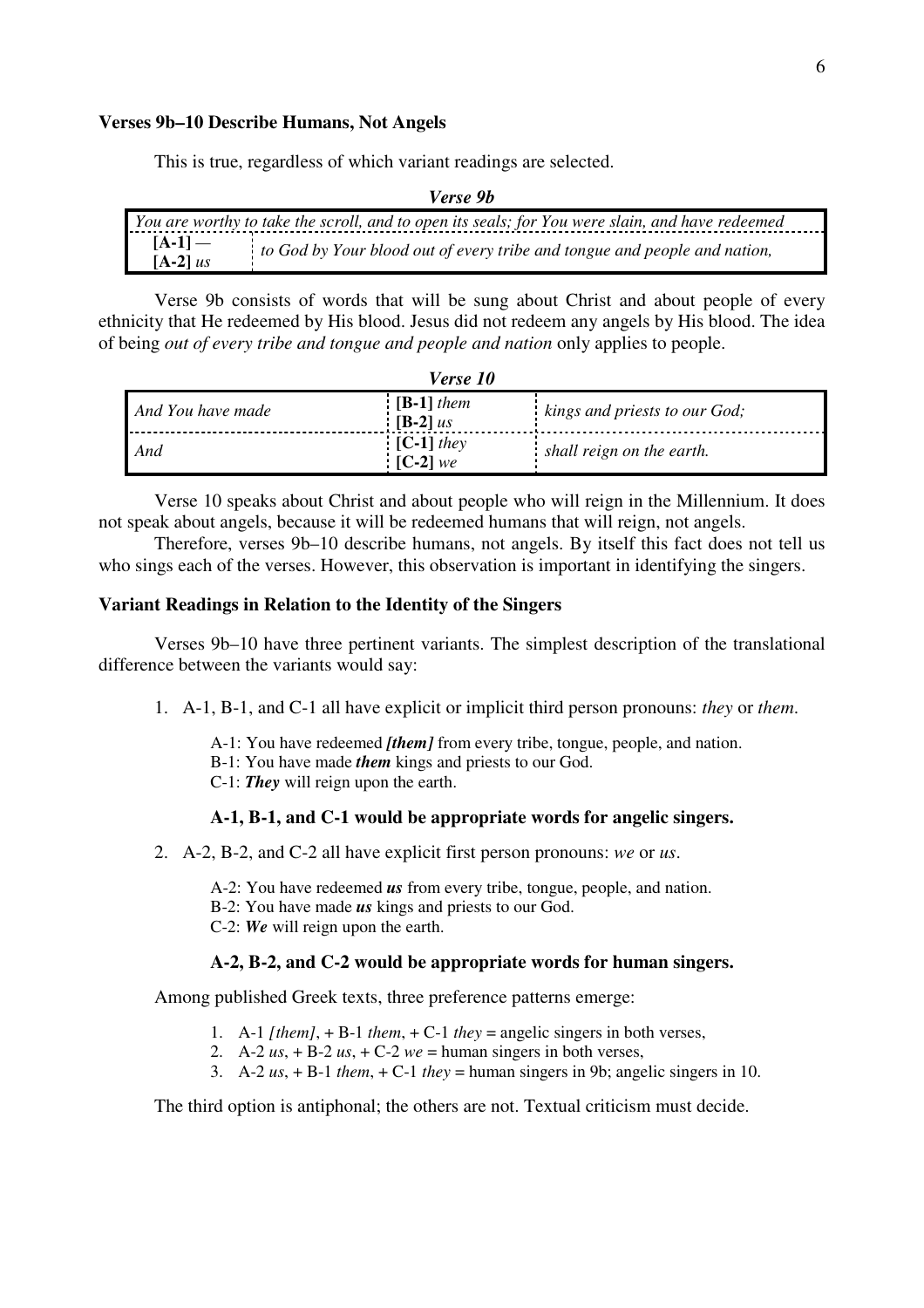#### **Implications of the Three Variants**

If either verse uses a first person pronoun (*we* or *us*), then some of the singers of verses 9b–10 are human. Specifically, it would be inappropriate for anyone other than human believers to say any of the following:

A-2: *You have redeemed us to God out of every tribe and tongue and people and nation.* B-2: *You have made us kings and priests to our God.*

C-2: *We shall reign on the earth.*

At this point, it is probably wise for me to indicate that this paper argues for A-2, but rejects both B-2 and C-2. In other words, the author's preference (based on manuscript evidence) is for an antiphonal arrangement:

A-2: *You have redeemed us to God out of every tribe and tongue and people and nation.* B-1: *You have made them kings and priests to our God.* C-1: *They shall reign on the earth.*

Note that the important issue is that anyone who accepts A-2, B-2, or C-2 will find the idea that the twenty-four elders will be human. It is hardly conceivable for the four living creatures to be human. Thus, the only way humans could be involved in singing verse 9b and/or verse 10 would be for the twenty-four elders to be human.

Conversely, the only way to exclude humans from verses 9b–10 would be to accept A-1, B-1, and C-1. Rejection of *any* of these three readings would demand that the elders be human.

## **Implications of Viewing the Elders as Human**

If the twenty-four elders are human, then this passage is a formidable argument in favor of rapture preceding Daniel's seventieth week. If they are human, the passage narrows down the timing of the Bema Seat, which necessarily follows the rapture. On the other hand, if the twentyfour elders are angelic, those who reject a pre-seventieth week date for the rapture can assert that the passage would not establish a firm timetable for the Bema Seat. Those who imagine the rapture to happen during the seventieth week can find a convenient mouse-hole in the angelicelder view. The human-elder view plugs up this mouse-hole.

How so? The passage sets up a sequence of events: Verse 10 pronounces that Christ *has made* the twenty-four elders *kings and priests*. It also declares that the twenty-four elders *will reign on earth*. Singing about such pronouncements in regard to twenty-four humans would require that the Bema Seat has already occurred. For the Bema Seat to have occurred requires that the Rapture had occurred even earlier. Furthermore, just before the elders sang these words, Revelation 5:4 says that John wept much because no one was found worthy to open the opisthograph and to break its seals. The elders sing (in verse 9) that Christ is worthy to take the scroll and to open its seals. Revelation 6:1 is where Christ opens the first seal. Thus, if the elders are human, the sequence into which Revelation 5:9–10 fits is this:

- 1. Rapture: Revelation 4:1,
- 2. The Bema (after 4:1, but before the twenty-four are called elders: 4:4),
- 3. Singing about the declaration at the Bema that the elders will rule as kings (5:10),
- 4. Christ opens the first seal (6:1).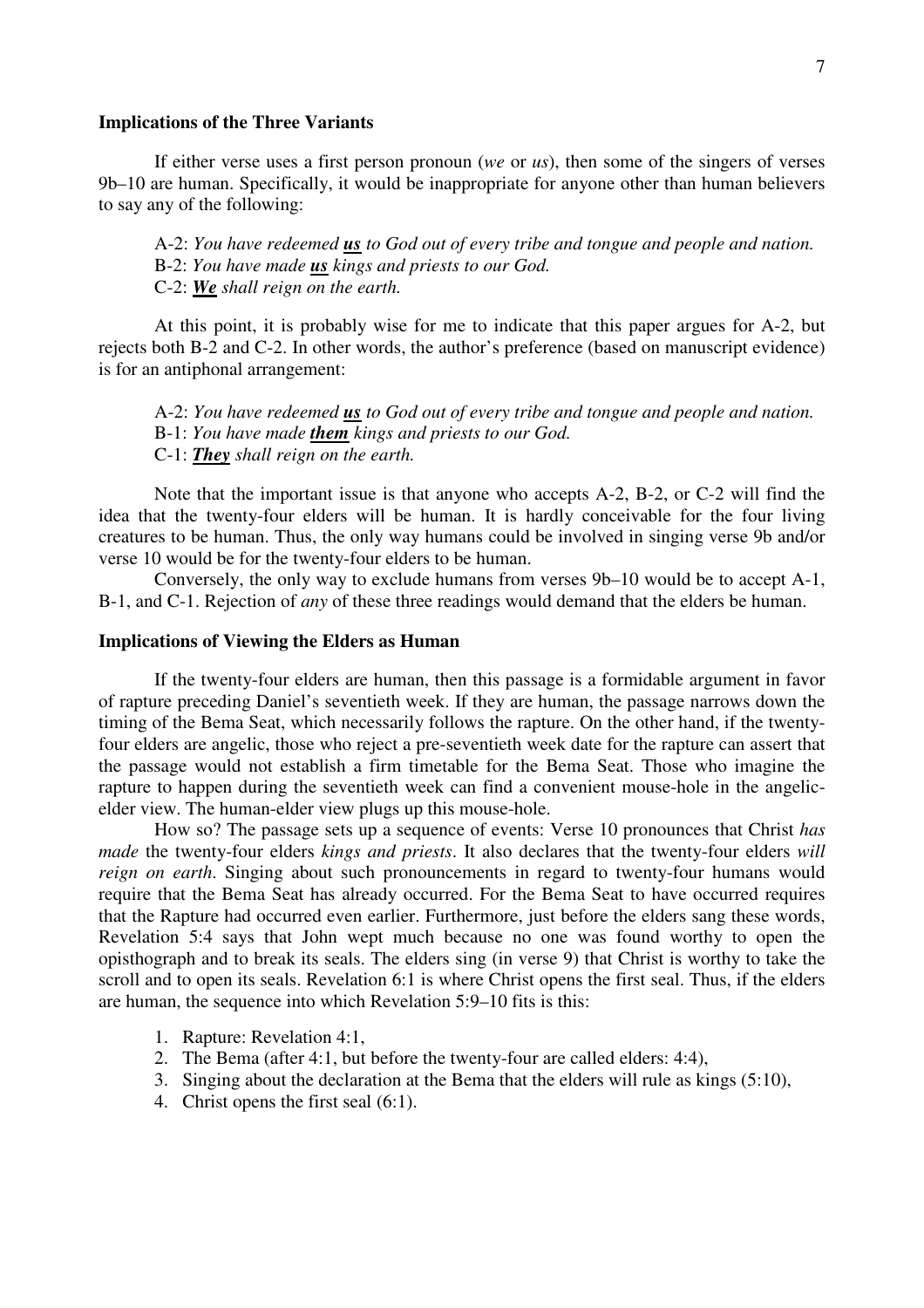That chronology has an interesting effect that has not often been noticed. The Bema Seat would occur between the rapture and the opening of the first seal. That is, it would occur during the interval between the rapture and the start of Daniel's seventieth week.

## **Evaluating Implications of Viewing the Elders as Angelic**

On the other hand, if the twenty-four elders were angelic, a mouse-hole exists for opponents of the pre-seventieth week rapture to escape. They can say that Revelation 5:9 speaks in generic terms about people who were redeened by Christ's blood. Therefore, Revelation 5:10 would not stipulate that a select group (the twenty-four elders) will reign as kings and priests. Thus, rather than presupposing that the Bema Seat has already occurred, the angels might be seen as only affirming that no unredeemed people would be kings and priests in the Millennium.

It is with pleasure that this paper argues that the external and internal arguments for Revelation 5:9 containing the word *us* are overwhelming. Under any textual theory, the arguments against the inclusion of *us* are dreadfully weak.

## **Overview of Textual Issues**

Most modern English versions of the New Testament have a decided preference for the Greek texts of Nestle-Aland and/or the United Bible Society.<sup>4</sup> This is not to say that English Bibles never choose a variant that differs with the preferences of the  $NA^{27}$  and  $UBS<sup>4</sup>$  texts. English translations that generally favor these Greek texts, sometimes go their own way.

However, Revelation 5:9 is a point where allegiance to Nestle-Aland or to the United Bible Society text is inadvisable. This is a most unfortunate point for translations to have gone the way of those Greek texts. It is a place where the external evidence (under any theory of manuscript history) is indefensible. It is also a point where internal evidence strongly argues against Nestle-Aland. We will examine both external and internal evidence.

## **External Evidence for the Inclusion/Exclusion of** *Hēmas* **(5:9)**

Although textual critics do not have a reputation for being excitable, it is interesting to note what happens when the external evidence is poor. There is a tendency follow the old dictum, "Argument weak. Pound the pulpit harder. Raise lots of red herrings. Pretend evidence is strong." Those favoring Nestle-Aland's text in verse 9 must resort to all of the above.

Before considering the manuscript evidence, it may be interesting to note what various critical Greek texts (other than Nestle-Aland and the UBS). Nestle-Aland<sup>27</sup>'s "Editionum Differentiae," shows that other critical texts have not agreed with the approach taken by Nestle-Aland, "[5,]9  $\prime$  S V [M] B ut a."<sup>5</sup> What they mean is that the critical texts of S (von Soden), V (Vogels), and B (Bover) agreed with a in accepting  $\tau\hat{\omega}$   $\theta \in \hat{\omega}$  ήμας. In addition, [M] means that Merk's text read  $\tau \hat{\omega}$   $\theta \in \hat{\omega}$  [ήμ $\hat{\alpha}$ ς]. The Alexandrian evidence for accepting ήμ $\hat{\alpha}$ ς is strong enough that several editions have accepted the difficult reading (first person in verse 9, but third person in verse 10). In addition, the Majority family evidence is strong enough that both the Hodges-Farstad and Robinson-Pierpont texts accept it.

 $^{4}$  Prior to the release of the NA<sup>27</sup> and UBS<sup>4</sup> texts there were about half a dozen places where these two texts did not agree in wording. Furthermore, there were a number of punctuation differences. With the current editions of these texts, their wording and punctuation became identical.

 $<sup>5</sup>$  Nestle-Aland<sup>27</sup>, "Editionum Differentiae," 768.</sup>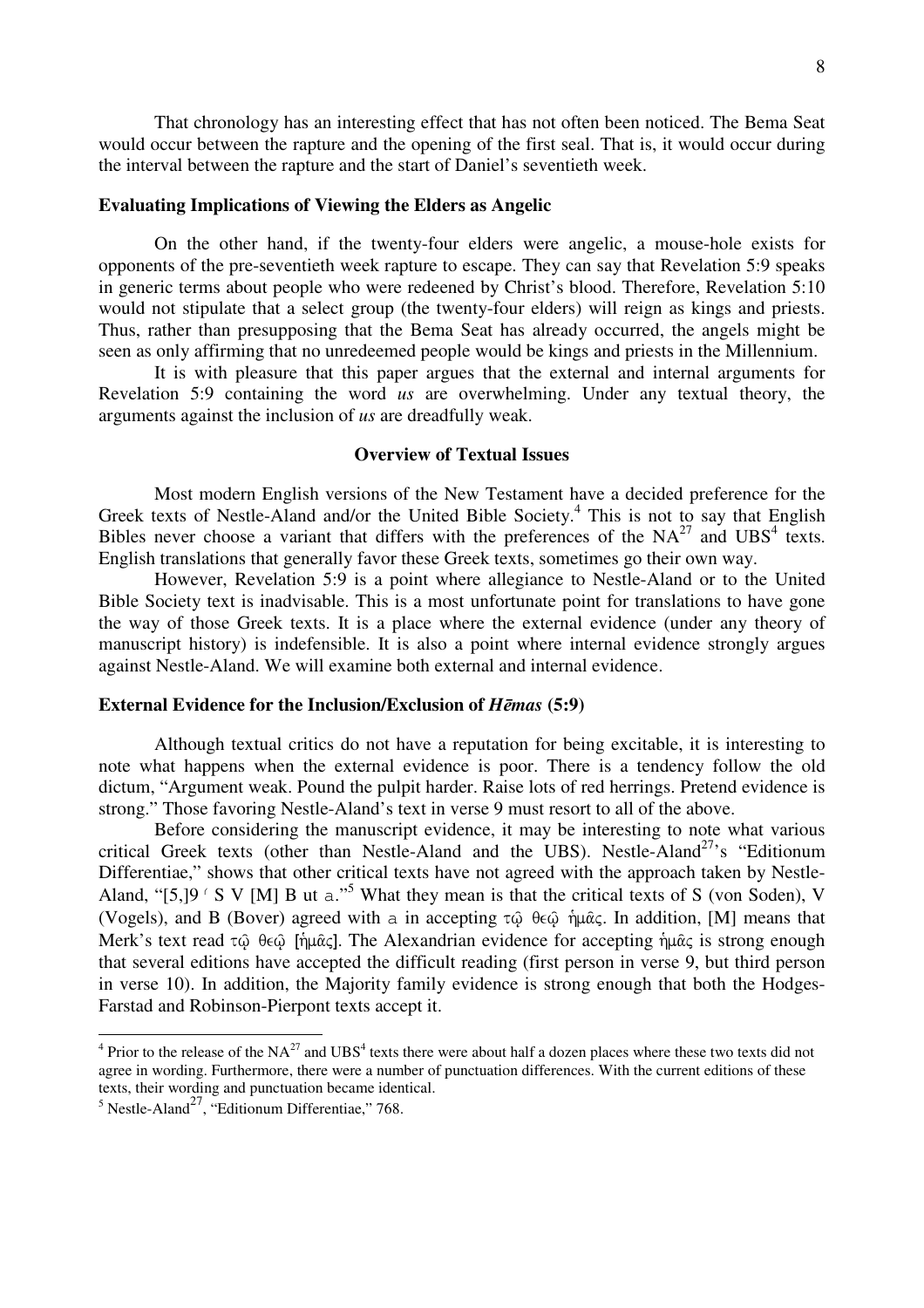Bruce Metzger, in the first edition of his *Textual Commentary*, assigns a {C} grade to his acceptance of *h*ē*mas*. Certainly, this does not exude confidence in the reading. Note that he starts out by apologizing for external evidence being, as he puts it, *slight*. He attempts to rescue himself by appealing to an internal argument (which we will critique later).

#### $5.9$  τ $\hat{\omega}$  θε $\hat{\omega}$  {C}

Although the evidence for  $\tau \hat{\omega}$   $\theta \in \hat{\omega}$  is **slight** (A eth) [A = manuscript Alexandrinus; eth = the Ethiopic version], this reading best accounts for the origin of the others. Wishing to provide  $\eta \gamma \acute{\varphi} \rho \alpha \sigma \alpha \varsigma$  with a more exactly determined object than is found in the words  $\epsilon_K$   $\pi \alpha \sigma \eta \varsigma$   $\psi \lambda \eta \varsigma$   $\kappa$ .*t.* $\lambda$ . [e.g., *etc.*], some scribes introduced  $\eta \mu \alpha \varsigma$ either before  $\tau$   $\hat{\omega}$   $\theta \in \hat{\omega}$  (94 2344 *al*) or after  $\tau$   $\hat{\omega}$   $\theta \in \hat{\omega}$  (a 046 1006 1611 2053 *al*), while others replaced  $\tau \hat{\omega}$   $\theta \in \hat{\omega}$  with  $\hat{\eta} \mu \hat{\alpha} \in (1 \ 2065^* \text{ Cyprian } al)$ . Those who made the emendations, however, overlooked the unsuitability of  $\hat{\eta} \mu \hat{\alpha} \zeta$  with  $\alpha \hat{\nu} \tau \omega \hat{\nu} \zeta$  in the following verse [verse 10] (where, indeed, the Textus Receptus reads  $\hat{\eta} \mu \hat{\alpha} \zeta$ , but with **quite inadequate authority**) [Bold added].<sup>6</sup>

With regard to an irrelevant red herring, Metzger castigated the Textus Receptus in verse 10 for following "quite inadequate [external] authority." It is true that the TR of verse 10 relies upon only a few manuscripts. It is also true that those couple of manuscripts constitute "quite inadequate [external] authority," but people in glass houses should not throw stones. Remember that Metzger admitted that "the evidence for  $\tau\hat{\varphi}$   $\theta \in \hat{\varphi}$  is slight." He could have added that he accepts his reading in verse 9 "with quite inadequate authority." This looks like a case of falling in love with a reading, despite the fact that *slight* evidence constitutes *quite inadequate authority*.

Grant Osborne tried to put the best face on the external evidence, by saying, "Although there is not a lot of manuscript evidence. . . ." Evidence is weak, so he pounds the pulpit harder.

5:9. The text-critical problem here is essential for the identification of the elders in chapters 4-5. If the text should read  $\dot{\eta}$ γόρασας τ $\hat{\omega}$  θε $\hat{\omega}$  ήμας with a 046 1006 1611 et al. (94 2344 et al. place  $\hat{\eta}$ u $\hat{\alpha}$  before  $\tau\hat{\omega}$   $\theta \in \hat{\omega}$ ), then the twenty-four elders (5:8) are indeed human rather than angels. There are several problems with this, however, and most prefer to omit "us." Although there is not a lot of manuscript evidence for "purchased for God" (A eth), Metzger (1994: 666) is probably correct in asserting that the shorter reading best explains the longer. Later scribes provided an object to tell the reader who was "purchased for God." Moreover, if "us" is part of the text, then the four living creatures as well as the elders (5:8) would have been redeemed, and the living creatures are certainly celestial beings.<sup>7</sup>

 6 Bruce M. Metzger, *A Textual Commentary on the Greek New Testament: A Companion Volume to the United Bible Societies' Greek New Testament (Third Edition)*, (N.p.: United Bible Societies, 1971), 738. Note that Metzger rated this reading as " ${C}$ " in 1971, indicating division within the UBS committee. The reading  $\tau\hat{\omega}$   $\theta \in \hat{\omega}$  ήμ $\hat{\omega} \nu$  has far stronger Alexandrian (as well as Byzantine) manuscript support than  $\tau \hat{\omega}$ θεώ, so some members of the committee preferred that reading. Since then, Bruce M. Metzger, *A Textual Commentary on the Greek New Testament: A Companion Volume to the United Bible Societies' Greek New Testament (Fourth Revised Edition)*, (N.p.: United Bible Societies, 1994), 666, has revised this problem to an "{A}," despite listing the same scant evidence.

<sup>7</sup> Grant R. Osborne, *Revelation*, Baker Exegetical Commentary on the New Testament, ed. Moisés Silva (Grand Rapids: Baker Academic, 2002), 268.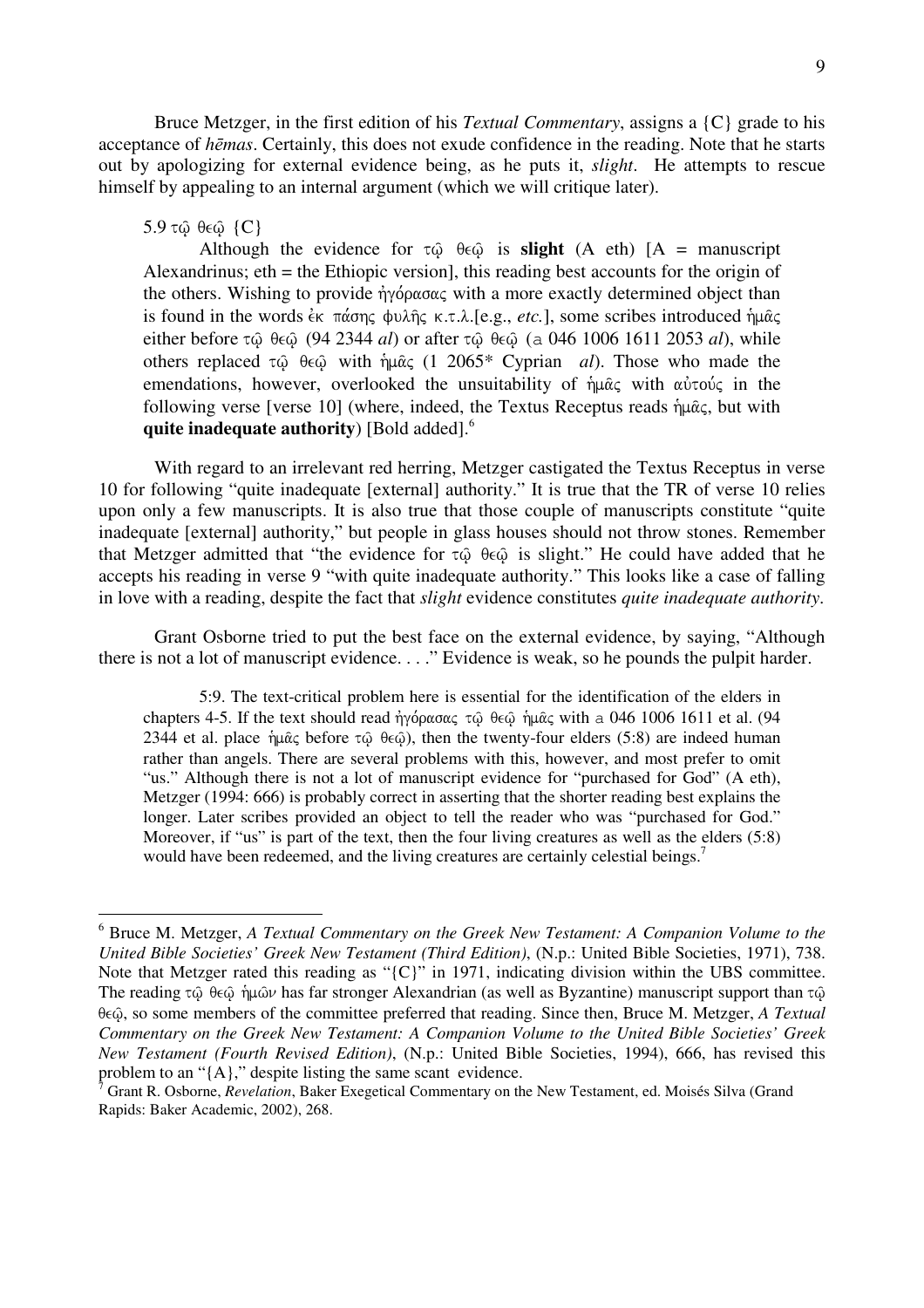What is interesting is that Kurt Aland, Bruce Metzger, and Grant Osborne follow what is often called the *reasoned eclectic* school of textual criticism. That is an approach which emphasizes a balance between external and internal criticism in reaching textual decisions. It is a school known for its critiques of the thorough-going eclecticism of George Kilpatrick and J.K. Elliott. The latter school argues that any reading supported by two Greek manuscripts is fair game. In other words, thorough-going eclectics would say that any reading supported by at least two manuscripts has a possibility of being the original text, even if every manuscript other than those two supported it. The reason they require two manuscripts is because they regard solecisms (any reading supported by only one manuscript) as probable scribal blunders.

What do reasoned eclectics say about thorough-going eclectics? They regard them as radical, alleging (correctly) that thorough-going eclectics approach textual emendation. That is, they minimize external evidence to such a point that it is almost as if they were writing their own text, rather than relying on manuscript authority.

The odd thing is that Aland, Metzger, and Osborne rely upon only one manuscript in Revelation 5:9, which is even more radical than what the thorough-going eclectics would do.

Consult the final page of this paper for a presentation of the external evidence. Remember that neither Metzger nor Osborne were bragging about their external evidence. Reasoned eclectics like Metzger normally scoff at anyone considering a reading supported by two manuscripts. Here he is trying to convince people that one manuscript is sufficient. In the same paragraph, he critiques the TR for its acceptance of a reading with a few manuscripts supporting it.

#### **The Internal Argument that Metzger Avoids**

 $\overline{a}$ 

Since Metzger abandons external evidence as the basis for deciding Revelation 5:9, one would expect the internal evidence to be compelling. Oddly enough, he avoids mentioning Hoskier's observation about manuscript Alexandrinus (published in 1929). His two volume work is a standard reference work on Revelation. Hoskier says,

But what shall we do in this doctrinal and important verse [Revelation 5:9] in the matter of the omission of  $\hat{\eta} \mu \hat{\alpha} \zeta$  by A only? 'Who hast redeemed *us*.'

**The Alexandrine MS.** [A, Alexandrinus] **drops the word between two columns.** Nevertheless Tischendorf, Westcott and Hort, and the Revisers follow suit with this authority only. No cursives [e.g., minuscules], not a, B [Hoskier's name for 046], or P [*hiat* C], no Versions but *aeth* [e.g., Ethiopic] which is unreliable in such a matter, frequently balking at any difficulty [such as juxtaposing first person (v 9) with third person (v 10)].<sup>8</sup>

The key assertion is that Alexandrinus "drops the word [*h*ē*mas*] between columns." In other words, the scribe ended a line of text on the bottom of one column. Then, he started at the top of the next column. The word *h*ē*mas* should have been the first word on the top of the second column, but the scribe suffered a mental lapse.

The likelihood of a scribal lapse is so great that Alexandrinus cannot be trusted here. The fact that no other Greek manuscript supports it reinforces the impression that the scribe just blundered.

<sup>8</sup> H.C. Hoskier, *Concerning the Text of the Apocalypse*, 2 vols. (London: Quartitch, 1929; reprint, n.p.: Good Books, n.d.), 1:xxvi.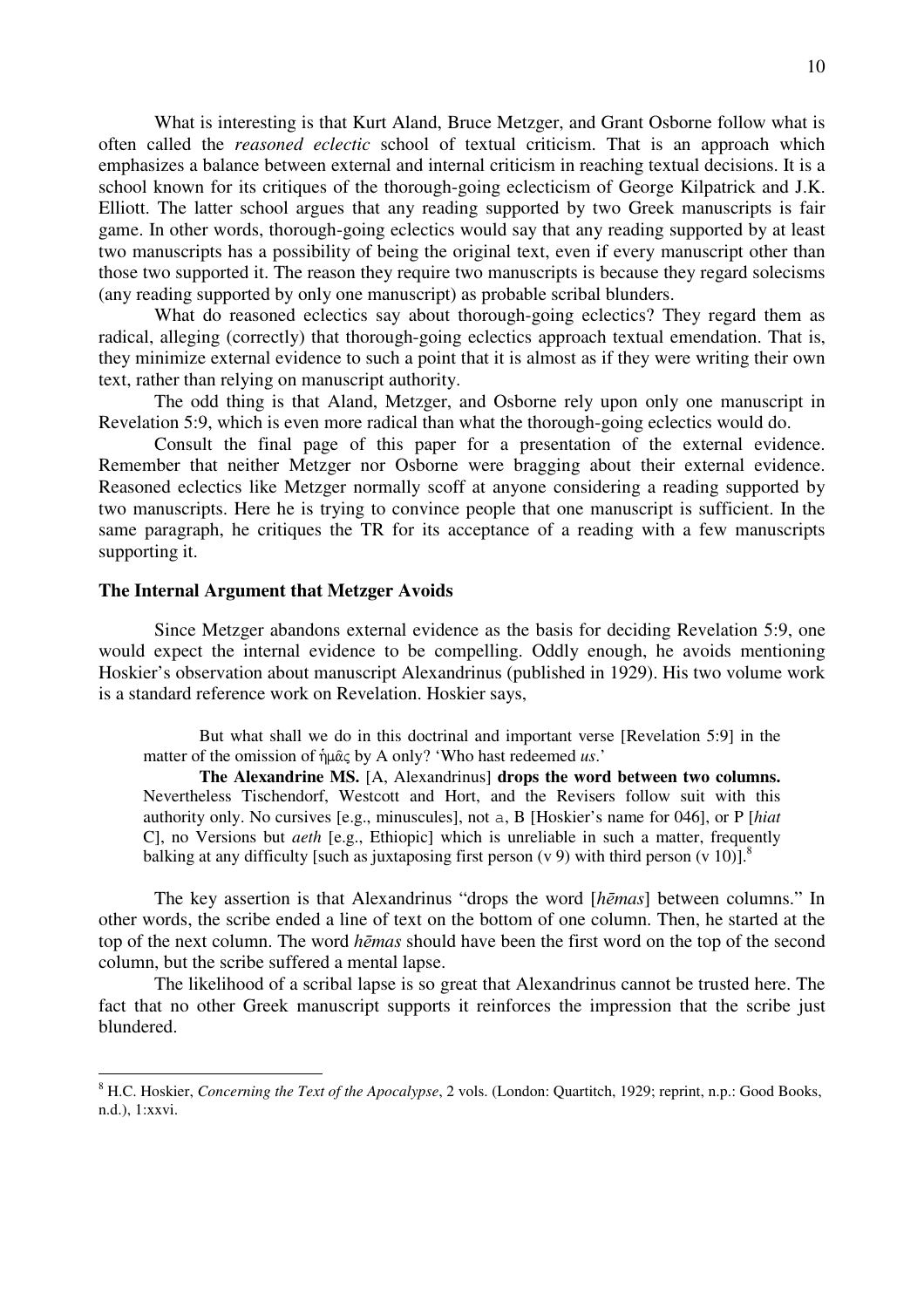Consider the layout of Alexandrinus. Although there are fifty lines of text on each column of the page in question, this text will only give the last line of the first column and the first line of the other. The letters are all uncials (capitals). No word-spacing or punctuation is present. The letters to the right of the bracket "[" have been damaged beyond recognition.

| <b>Schematic of Alexandrinus in Uncial Text</b> |                         |
|-------------------------------------------------|-------------------------|
|                                                 | ΕΝΤΩΑΙΜΑΤΙΣΟΥΕΚΠΑΣΗΣΦΥΓ |
| ΟΤΙΕΣΦΑΓΗΣΚΑΙΗΓΟΡΑΣΑΣΤΩΘΩ                       |                         |
|                                                 |                         |

HMAΣ would go here

In lower case text with word-spacing, the letters appear as below (with  $\theta \in \omega$  spelled out, rather than abbreviated as one of the *nomina sacra*).

# **Schematic of Alexandrinus in Minuscule Text**

| οτι εσφαγης και ηγορασας τω θεω | εν τω αιματι σου εκ πασης φυ[ |
|---------------------------------|-------------------------------|
|                                 |                               |

nuας would go here

Not only is Alexandrinus unreliable at this point, but Hoskier argues that the Ethiopic had difficulty reconciling a first-person form in verse 9 with two third-person forms in verse 10. In other words, he argues that the Ethiopic intentionally omitted  $\eta \mu \alpha \zeta$  in verse 9, because of not understanding that the song is antiphonal (give-and-take). Hoskier has deftly taken away any hope of the internal arguments suggested by Metzger or Osborne from explaining what really happened.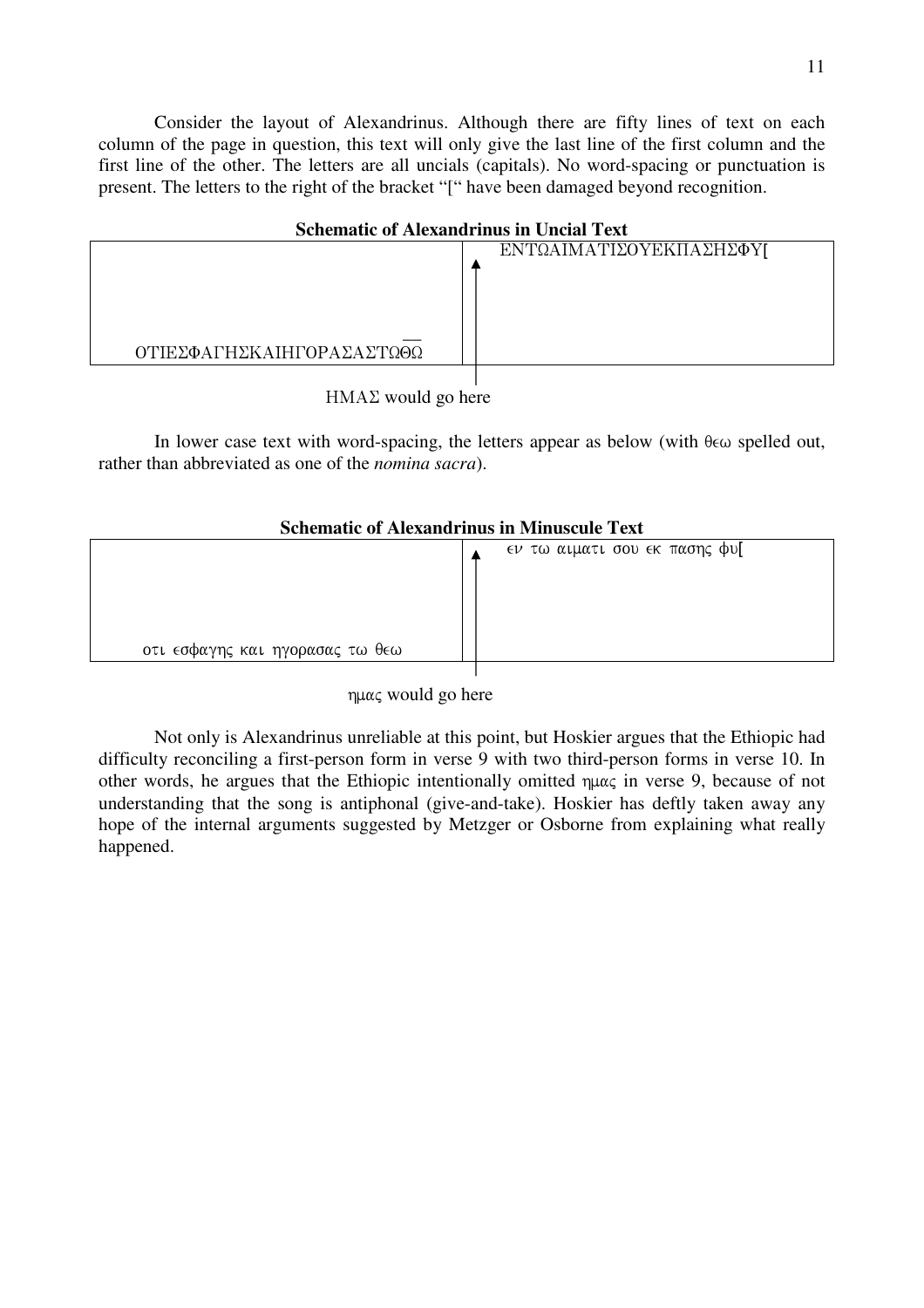### **Internal Arguments Suggested by Metzger,** *et al***.**

By ignoring what Hoskier said back in 1929, Metzger and Osborne attempt to bolster inherently weak arguments. Their bravado fails to overcome Hoskier.

#### $5.9$  τω θεω  $\{C\}$

Although the evidence for  $\tau \hat{\omega}$   $\theta \in \hat{\omega}$  is slight (A eth) [A = manuscript Alexandrinus; eth = the Ethiopic version], this reading best accounts for the origin of the others. Wishing to provide  $\eta \gamma \acute{o} \rho \alpha \sigma \alpha \varsigma$  with **a more exactly determined object** than is found in the words  $\epsilon_K$   $\pi \alpha \sigma \eta \varsigma$   $\psi \lambda \hat{\eta} \varsigma$   $\kappa \tau \lambda$ . [e.g., *etc.*], some scribes introduced ημας either before τω θεω (94 2344 *al*) or after τω θεω (a 046 1006 1611 2053 *al*), while others replaced  $\tau$  $\hat{\omega}$   $\theta \in \hat{\omega}$  with  $\eta \mu \hat{\alpha} \in (1 \ 2065^* \text{ Cyprian } al)$ . **Those who made the** emendations, however, overlooked the unsuitability of  $\hat{\theta}$  with  $\alpha \hat{\theta}$  with  $\alpha \hat{\theta}$  in the **following verse** [verse 10] (where, indeed, the Textus Receptus reads  $\hat{\eta} \mu \hat{\alpha}$ c, but with quite inadequate authority) [Bold added]. $9$ 

Metzger tries to put forward the idea that the scribes added  $\hat{\eta} \mu \hat{\alpha} \zeta$  ("us"), because they wanted an explicit direct object in verse 9. However, he then asserts that they created a contradiction between verse 9 and verse 10. Let us pretend that his theory is correct. In that case, why is it that almost no Greek manuscripts replace the third person forms in verse 10 with first person forms. Observe that Metzger himself testifies to how few did so, when he says, "indeed, the Textus Receptus reads  $\hat{\eta} \mu \hat{\alpha} \zeta$ , but with quite inadequate authority." Dr. Metzger seems unaware that there is no unsuitability, because the passage is antiphonal. The first person forms work quite well in verse 9, where humans (the twenty-four elders) are singing. The third person forms are appropriate to verse 10, where the four living creatures are singing about the future reign of the twenty-four elders.

Grant Osborne is quite wrong in asserting that the presence of us in verse 9 would require that both the four living creatures and the twenty-four elders be human. He is oblivious to the distributive use of plurals. He assumes that all twenty-eight beings sing every word of the song. As we argued earlier, verses 9–10 are antiphonal.

5:9. The text-critical problem here is essential for the identification of the elders in chapters 4-5. If the text should read  $\eta y \acute{\phi} \rho \alpha \sigma \alpha \zeta \tau \hat{\phi} \theta \epsilon \hat{\phi} \eta \mu \hat{\alpha} \zeta$  with a 046 1006 1611 et al. (94 2344 et al. place nume before  $\tau\hat{\omega}$   $\theta \in \hat{\omega}$ ), then the twenty-four elders (5:8) are indeed human rather than angels. There are several problems with this, however, and most prefer to omit "us." Although there is not a lot of manuscript evidence for "purchased for God" (A eth), Metzger (1994: 666) is probably correct in asserting that the shorter reading best explains the longer. Later scribes provided an object to tell the reader who was "purchased for God." Moreover, **if "us" is part of the text, then the four living creatures as well as the elders (5:8) would have been redeemed, and the living creatures are certainly celestial beings.**<sup>10</sup>

He is unaware that an antiphonal arrangement overcomes his objections.

<sup>9</sup> Metzger, *Textual Commentary*, 1971, 738.

<sup>10</sup> Osborne, *Revelation*, 268.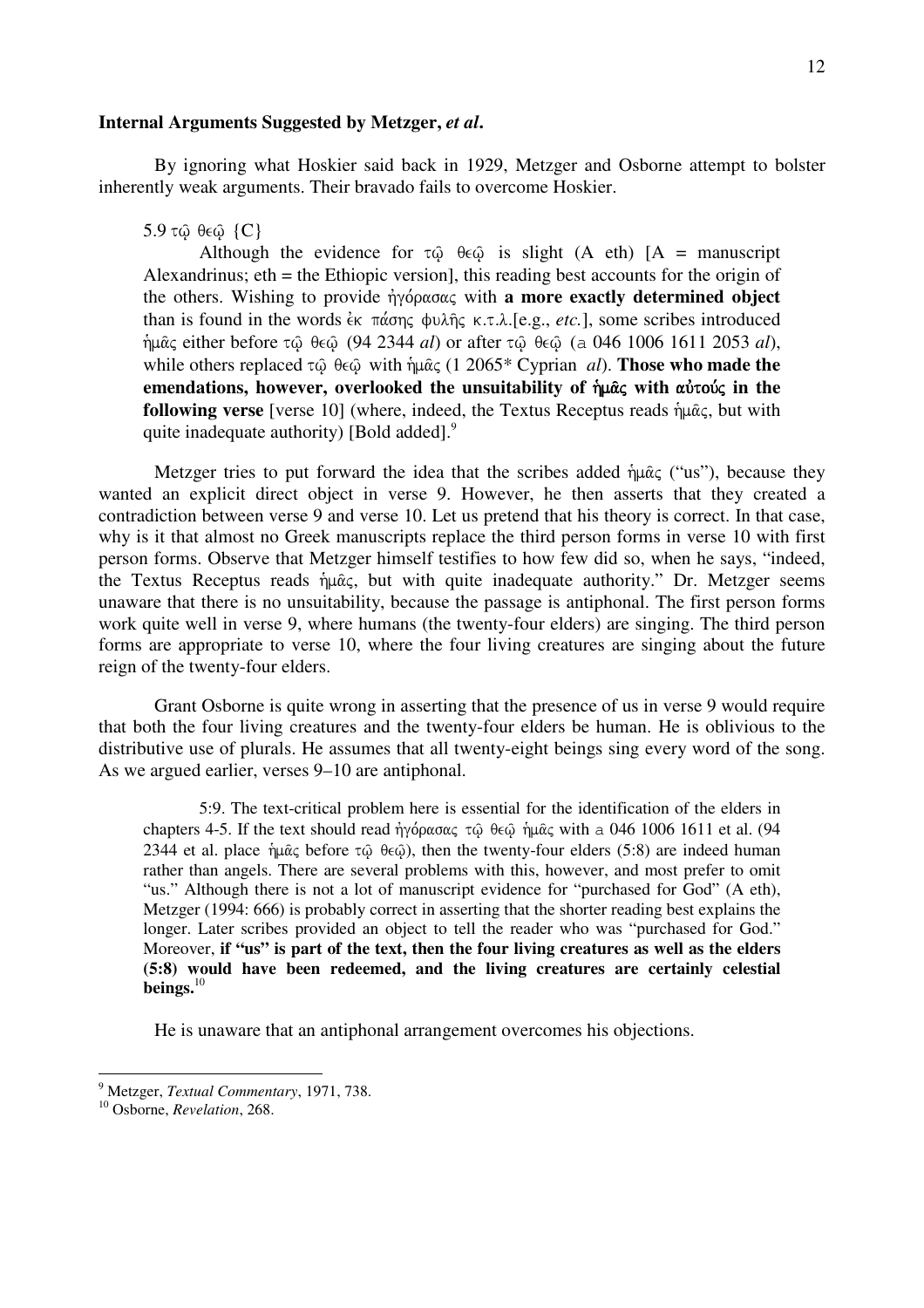Robert Mounce clearly overstates the evidence when he says, "The most accurate texts omit the first italicized pronoun [ $\hat{\eta} \mu \hat{\alpha} \zeta$  in verse 9]," How can he say *texts*, when Alexandrinus is the only Greek text to support the reading that he accepts for verse 9. Clearly, he offers a snow job on verse 9. This paper concurs with the reading that he accepts for verse 10, but how can he classify  $\hat{\eta} \mu \hat{\alpha} \varsigma$  in verse 9 among "inferior variants"?

**The idea that the** *elders* **were the ones purchased by Christ's death stems from inferior variants that make the text read, "Thou wast slain, and hast redeemed** *us* **to God** . . . and hast made *us* unto our God kings and priests: and *we* shall reign on the earth" (AV, italics added). **The most accurate texts omit the first italicized pronoun** and read "them" and "they" for the other two (cf. NRSV margin) [Bold added].<sup>11</sup>

Of course, Mounce needs to omit the *us*, because its presence would be fatal to his postseventieth-week view of the rapture.

G.K. Beale offers a far-more balanced view, although he underestimates the strength of the internal and external argument for  $\hat{\eta} \mu \hat{\alpha} \zeta$  in verse 9.

External evidence clearly favors the inclusion of  $\eta \mu \alpha \zeta$  ("us") either before (94 2344 *al*), after (a [S 2050 2344] 3 [lat] sy), or instead of (1 2065\* Cypr *al*)  $\tau$   $\hat{\omega}$   $\theta \epsilon \hat{\omega}$  ("to God") as a more specific direct object than ("every tribe, tongue, people, and nation." Although only A and eth completely exclude  $\eta \mu \alpha \zeta$  ("us"), many interpreters (including NA<sup>26</sup>) still argue that these two mss. [sic: eth is not a ms., but a version] preserve the original ("he redeemed to God"). They do so, first, because the shorter reading is more difficult, not having as precise an object. It is more likely that a scribe would attempt to clarify the direct object rather than the opposite. This stylistic abruptness is another expression of the Semitic influence that is characteristic of Revelation (e.g., note especially other partitive expressions with  $\alpha$  ["from"] introduced like that of v 9b: 2:10; 3:9; 5:7; 11:9; in all these cases the ancient versions and even modern translations supply a more specific direct object). Secondly,  $\eta \mu \alpha \zeta$  ("us") is not consistent with αὐτοὺς ("them") in what follows in v 10 ("he made *them* to God" [only the TR has the improbable variant "us" instead of ("them") in v 10]; nor is "us" in v 9 harmonious with the third person plural  $\beta \alpha \sigma \lambda \epsilon \omega \sigma \sigma \nu$  ["reign"] in v 10).

It is usually thought that "us" both here and in v 10 is not original, and since "them" in v 10 is less disputed both on external and internal grounds, the "us" of v 9 is likely secondary. On the other hand, it may not be so improbable that "us" in  $v$  9 and "them" in  $v$ 10 could both be original, since this would also be a difficult reading, but not impossibly difficult because the liturgical atmosphere could justify the change in person between v 9 and v 10. Also the parallelism of "he made *them* to God" (v 10) with "he redeemed to God" (v 9) might point to the presence of a specific object in the latter phrase. In addition, there is the possibility that the scribe of codex A accidentally dropped the "us" when he went from the bottom of one column of the page to begin writing at the top of the next column (one column concludes with H $\Gamma$ OPA $\Sigma$ A $\Sigma$  T $\Omega$   $\Theta$ E $\Omega$  and EN T $\Omega$  AIMATI  $\Sigma$ OY).

The better part of wisdom is to acknowledge the equal possibility of both readings (even UBS registers a high degree of doubt in v 9). In this light, "us" in v 9 should not serve as a strong argument for identifying the twenty-four elders as saints or representatives of

<sup>&</sup>lt;sup>11</sup> Robert H. Mounce, *The Book of Revelation*, rev. ed., NICNT, ed. Gordon D. Fee (Grand Rapids and Cambridge, UK: Eerdmans, 1998), 136.